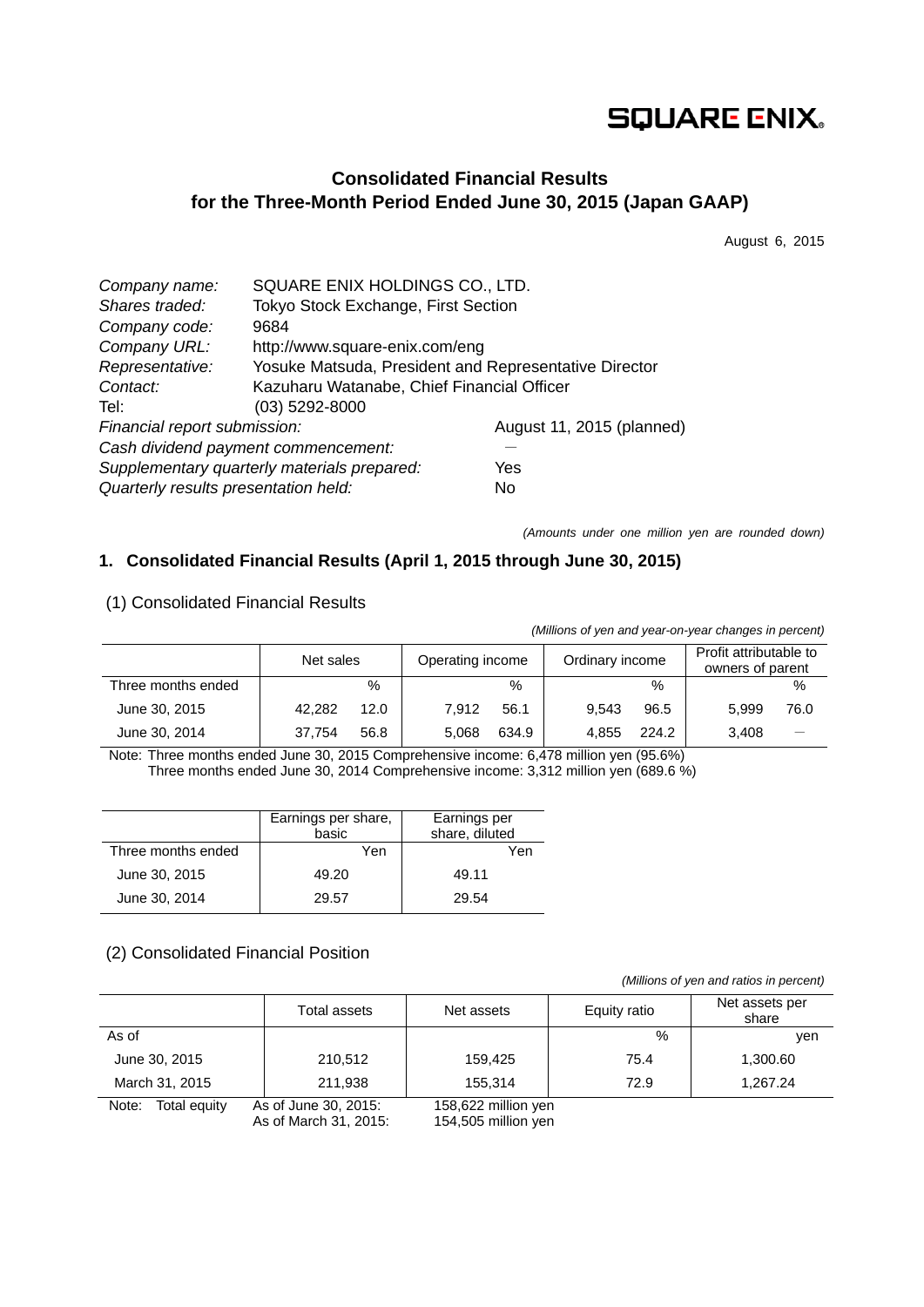### **2. Dividends**

|                                                      | Dividends per share |       |     |                        |                |  |
|------------------------------------------------------|---------------------|-------|-----|------------------------|----------------|--|
|                                                      | 1Q                  | 2Q    | 3Q  | 4Q                     | Total          |  |
|                                                      | yen                 | Yen   | yen | yen                    | yen            |  |
| Fiscal year ended<br>March 31, 2015                  |                     | 10.00 |     | 20.00                  | 30.00          |  |
| Fiscal year ending<br>March 31, 2016                 |                     |       |     |                        |                |  |
| Fiscal year ending<br>March 31, 2016<br>(projection) |                     | 10.00 |     | 20.00<br>${\sim}35.00$ | 30.00<br>~1.00 |  |

Note: No change in dividend projection from previous announcement.

## **3. Consolidated Forecasts (April 1, 2015 through March 31, 2016)**

| (Millions of yen, year-on-year changes in percent and per share data) |                     |                 |                   |                |                   |                |                   |                  |                  |
|-----------------------------------------------------------------------|---------------------|-----------------|-------------------|----------------|-------------------|----------------|-------------------|------------------|------------------|
|                                                                       | <b>Net</b>          |                 | Operating         |                | Ordinary          |                | Profit            |                  | Earnings         |
|                                                                       | sales               |                 | Income            |                | income            |                | attributable to   |                  | per share        |
|                                                                       |                     |                 |                   |                |                   |                | owners of parent  |                  |                  |
| Fiscal year                                                           |                     | %               |                   | $\%$           |                   | $\%$           |                   | $\%$             | Yen              |
| ending<br>March 31,<br>2016                                           | 200,000<br>~220.000 | 19.1<br>$-31.0$ | 17.000<br>~25.000 | 3.5<br>$-52.2$ | 17.000<br>~25.000 | 0.1<br>$-47.2$ | 11.000<br>~18.000 | 11.9<br>$~-83.1$ | 90.21<br>~147.62 |

Note: No change in consolidated forecasts from previous announcement.

### **4. Other**

(1) Significant changes among major subsidiaries during the period : No

- (2) Adoption of special accounting treatment for quarterly consolidated financial statements: No
- (3) Changes in accounting policies, changes in accounting estimates and retrospective restatements

1. Changes associated with revision in accounting standards: Yes

- 2. Other changes: No
- 3. Changes in accounting estimates: No
- 4. Restatements: No
- (4) Outstanding shares (common stock)

| 1. Number of shares issued and outstanding (including treasury stock): |  |
|------------------------------------------------------------------------|--|
|------------------------------------------------------------------------|--|

| As of June 30, 2015                                         | 122,272,396 |
|-------------------------------------------------------------|-------------|
| As of March 31, 2015                                        | 122,232,896 |
| 2. Number of treasury stock:                                |             |
| As of June 30, 2015                                         | 311,065     |
| As of March 31, 2015                                        | 309,664     |
| 3. Average number of shares during the period (cumulative): |             |
| Three-month period ended June 30, 2015                      | 121,935,514 |
| Three-month period ended June 30, 2014                      | 115,268,810 |

Disclaimer: (1) This document is a translation of the Japanese language "Kessan Tanshin" prepared in accordance with the guidelines of the Tokyo Stock Exchange. The Japanese language document shall prevail in the event any differences or discrepancies exist between this English translation and the original. (2) At the time of disclosure of this report, review procedures for quarterly financial statements pursuant to the Financial Instruments and Exchange Law had not been completed. (3) The forward-looking statements in this document are based upon the information currently available and necessarily include elements that are not entirely predictable. The achievement is not promised. Actual results may differ from the forward-looking statements in this document. (4) For additional information about forecasts, please refer to "1.Consolidated Results for the Three-Month Period Ended June 30, 2015 (3) Qualitative information on consolidated business forecasts" section on page 3 of Supplemental Information.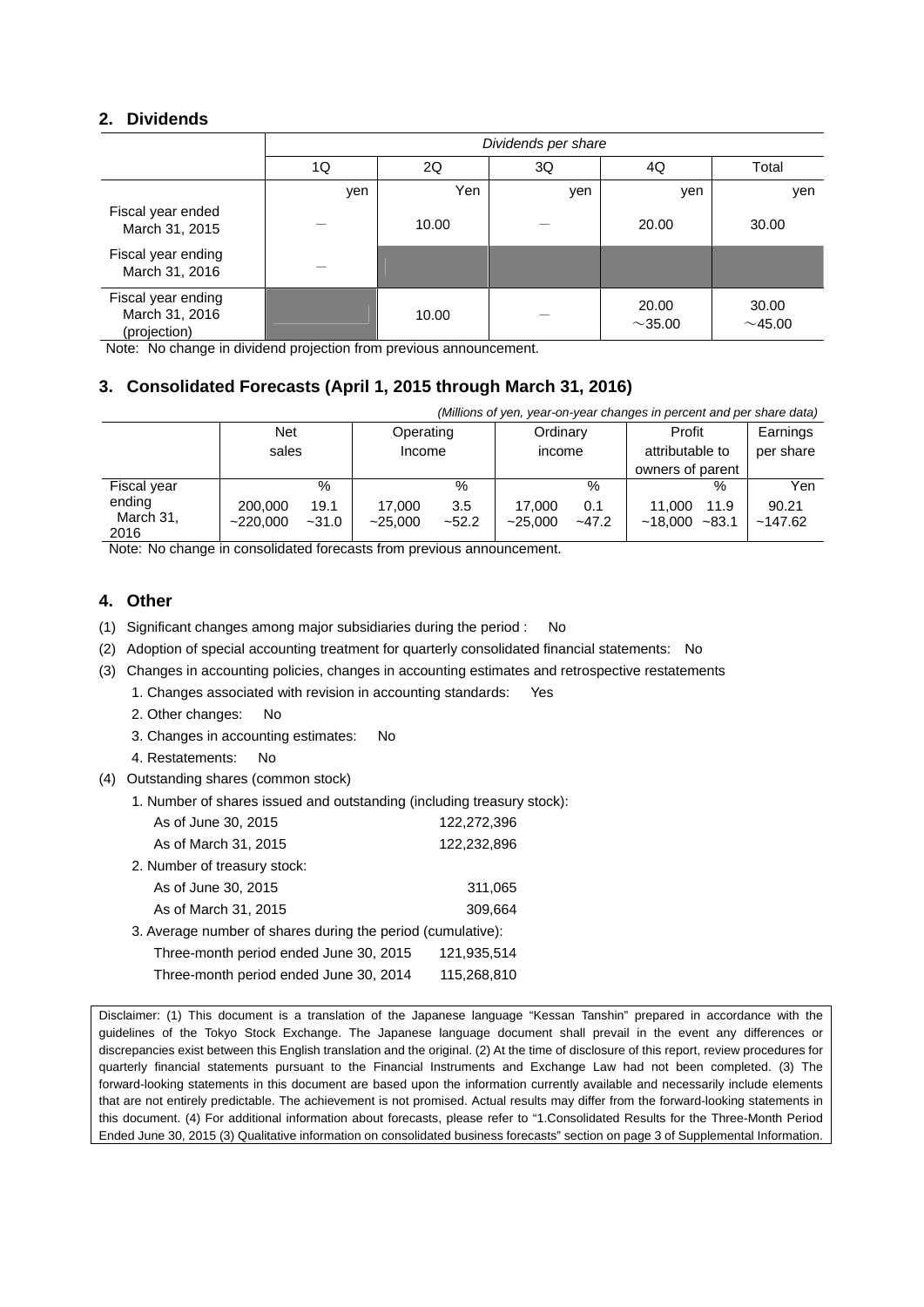# **Supplemental Information – Index**

|                                                                                      | Page |
|--------------------------------------------------------------------------------------|------|
| 1. Consolidated Results for the Three-Month Period Ended June 30, 2015               | 1    |
| (1) Analysis of consolidated business results                                        | 1    |
| (2) Analysis of consolidated financial position                                      | 2    |
| (3) Qualitative information on consolidated business forecasts                       | 3    |
| 2. Other Information in Summary                                                      | 3    |
| (1) Changes in accounting principles, changes in accounting estimates and            |      |
| retrospective restatements                                                           | 3    |
| 3. Consolidated Financial Statements for the Three-Month Period Ended June 30, 2015  | 4    |
| (1) Consolidated Balance Sheets                                                      | 4    |
| (2) Consolidated Income Statement and Consolidated Statement of Comprehensive Income | 6    |
| <b>Consolidated Income Statement</b>                                                 | 6    |
| Consolidated Statement of Comprehensive Income                                       | 7    |
| (3) Note regarding going concern assumptions                                         | 8    |
| (4) Material changes in shareholders' equity                                         | 8    |
| (5) Segment information                                                              | 8    |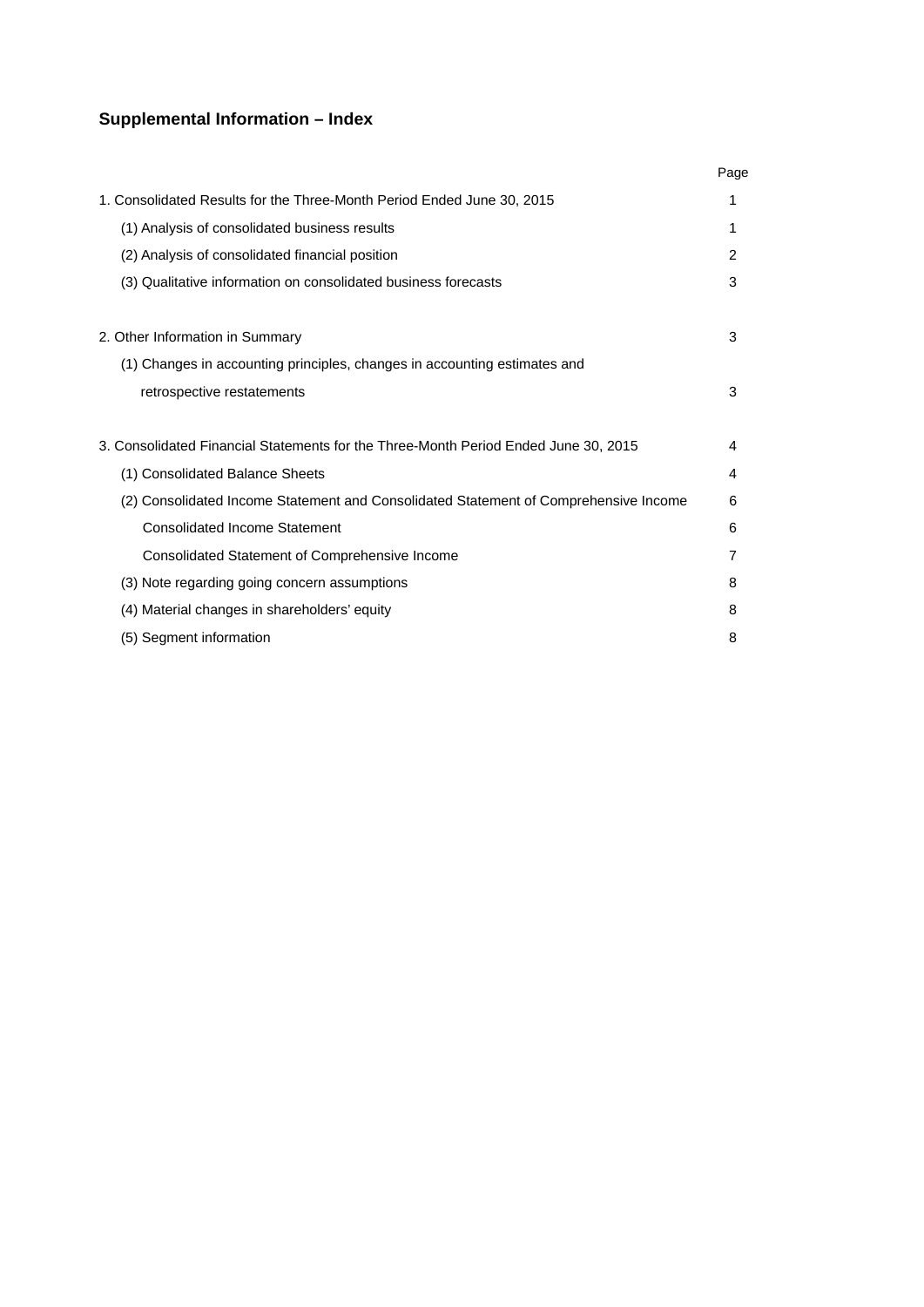### **1. Consolidated Results for the Three-Month Period Ended June 30, 2015**

#### (1) Analysis of consolidated business results

The Square Enix group (the "Group") is continuing determined efforts to strengthen the competitiveness and profitability of its business segments of Digital Entertainment, Amusement, Publication and Merchandising. Net sales for the three-month period ended June 30, 2015 totaled ¥42,282 million (an increase of 12.0% from the same period of the prior fiscal year), operating income amounted to ¥7,912 million (an increase of 56.1% from the same period of the prior fiscal year), ordinary income amounted to ¥9,543 million (an increase of 96.5% from the same period of the prior fiscal year), and profit attributable to owners of parent amounted to ¥5,999 million (an increase of 76.0% from the same period of the prior fiscal year).

A discussion of results by segment for the three-month period ended June 30, 2015 follows.

#### Digital Entertainment

The Digital Entertainment segment consists of planning, development, distribution, and operation of digital entertainment content primarily in the form of game. Digital entertainment content is offered to meet customer lifestyles across a variety of usage environments such as consumer game consoles (including handheld game machines), personal computers and smart devices.

During the three-month period ended June 30, 2015, in the area of content for platforms such as smart devices and PC browser, "*SENGOKU IXA*," a PC browser game and games for smartphones such as "*DRAGON QUEST MONSTERS SUPER LIGHT*," "*SCHOOLGIRL STRIKERS*," "*FINAL FANTASY RECORD KEEPER*," and "*Kai-ri-Sei Million Arthur*" have continued to ride high on its already solid growth.

Expansion disc sales and operations of massively multiplayer online role playing games; "*FINAL FANTASY XIV*" and "*DRAGON QUEST X*" have been making favorable performances.

Among the console game titles, sales of new titles were fewer compared with the same period of the prior fiscal year, but repeat sales, primarily through download, of catalogue titles have gained favorable results.

Net sales and operating income in the Digital Entertainment segment totaled ¥30,297million (an increase of 29.2% from the same period of the prior fiscal year) and ¥8,191million (an increase of 81.6% from the same period of the prior fiscal year), respectively.

#### Amusement

The Amusement segment consists of the operation of amusement facilities and planning, development, and distribution of arcade game machines and related products for amusement facilities.

While there was no release of amusement machines during the three-month period ended June 30, 2015, efforts towards efficient store management have been continuing.

Net sales and operating income in the Amusement segment totaled ¥8,475million (a decrease of 23.2% from the same period of the prior fiscal year) and ¥940million (a decrease of 39.1% from the same period of the prior fiscal year), respectively.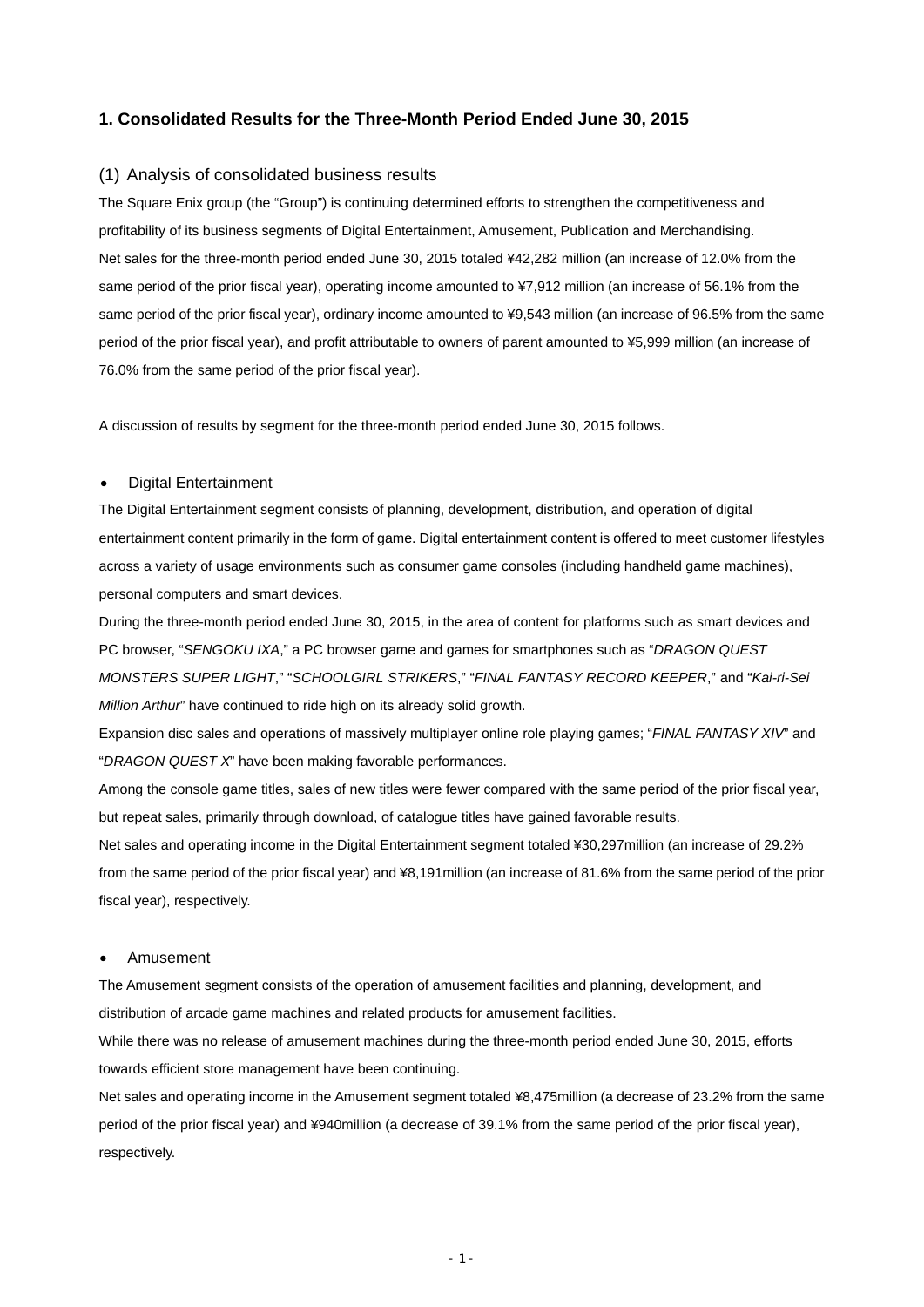#### • Publication

The Publication segment consists of planning and publication of comic books, game strategy books, and comic magazines.

During the three-month period ended June 30, 2015, sales of comics and game strategy books continue strong. Net sales and operating income in the Publication segment totaled ¥2,690million (an increase of 2.0% from the same period of the prior fiscal year) and ¥657million (an increase of 1.2% from the same period of the prior fiscal year), respectively.

#### Merchandising

The Merchandising segment consists of planning, production, distribution, and licensing of derivative products of IPs owned by the Group.

During the three-month period ended June 30, 2015, sales of character goods derived from the Group's own IPs increased, primarily due to the release of the first expansion disc for "*FINAL FANTASY XIV.*" The Group continued to distribute and license items such as character goods and soundtracks based on the IPs while also strengthening its character goods lineup with additional products from third party IPs and overseas expansions.

Net sales and operating income in the Merchandising segment totaled ¥1,164million (an increase of 72.7% from the same period of the prior fiscal year) and ¥420million (an increase of 117.7% from the same period of the prior fiscal year), respectively.

#### (2) Analysis of consolidated financial position

#### Assets

As of June 30, 2015, total current assets were ¥168,853 million, a decrease of ¥1,961 million compared to March 31, 2015. This was mainly due to decreases in cash and deposits of ¥6,065 million and notes and accounts receivable of ¥2,422 million, while the content production account increased by ¥7,242 million. As of June 30, 2015, total non-current assets were ¥41,658 million, an increase of ¥535 million compared to March 31, 2015. As a result, total assets were ¥210,512 million, a decrease of ¥1,425 million compared to March 31, 2015.

Liabilities

As of June 30, 2015, total current liabilities were ¥44,359 million, a decrease of ¥ 5,571 million compared to March 31, 2015. This was mainly due to decreases in notes and accounts payable ¥3,055 million, income taxes payable of ¥1,612 million, and provision for sales returns of ¥947 million. As of June 30, 2015, total non-current liabilities were ¥6,727 million, an increase of ¥35 million compared to March 31, 2015.

As a result, total liabilities were ¥51,087 million, a decrease of ¥5,536 million compared to March 31, 2015.

Net assets

As of June 30, 2015, net assets were ¥159,425 million, an increase of ¥4,110 million compared to March 31, 2015. This was mainly due to profit attributable to owners of parent of ¥5,999 million, dividend payments of ¥2,438 million and an increase in foreign currency translation adjustments of ¥525 million.

As a result, the consolidated equity ratio stood at 75.4% (72.9% as of March 31, 2015).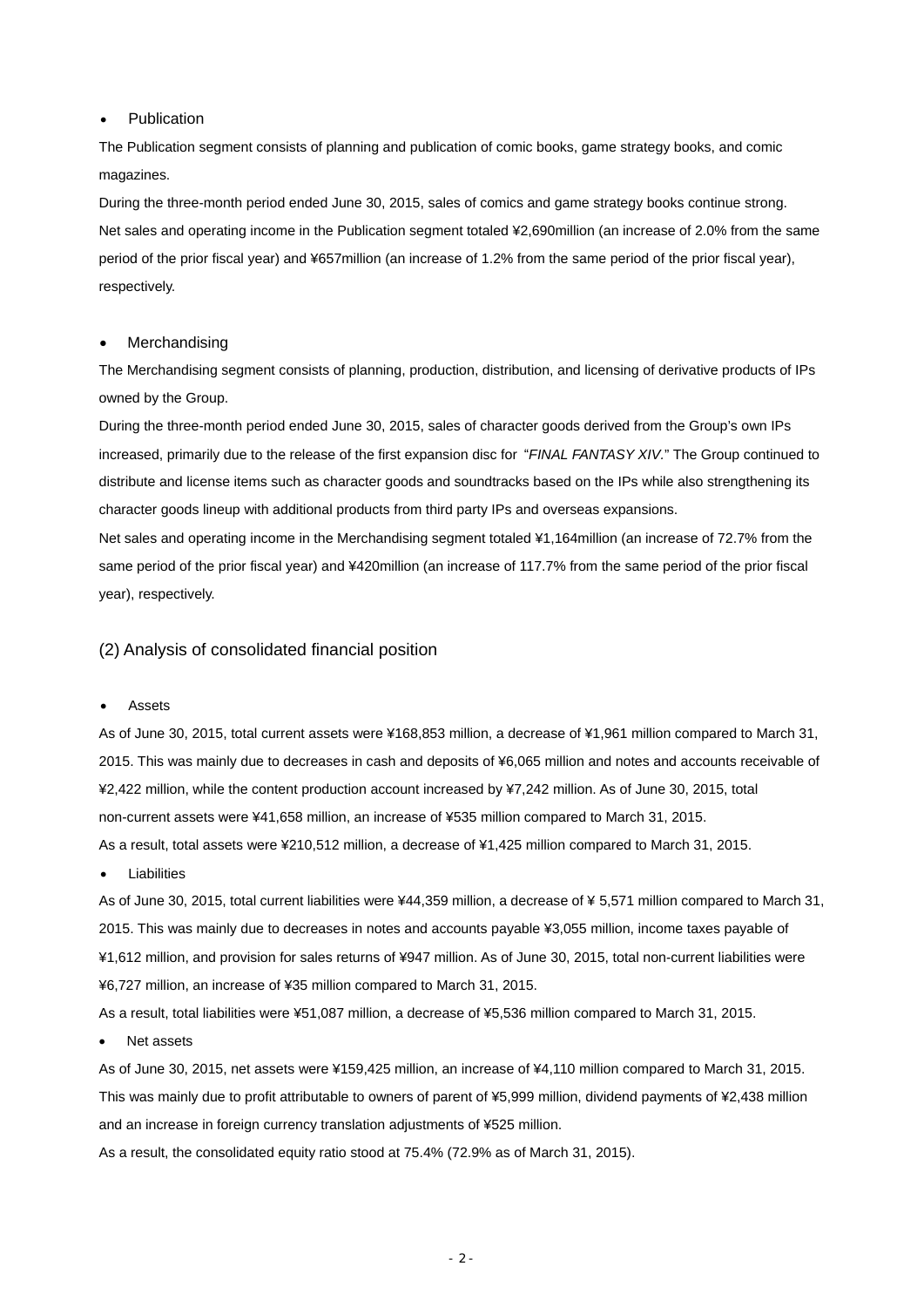#### (3) Qualitative information on consolidated business forecasts

The business environment surrounding the Group is in the midst of major changes, where smart devices such as smartphones and tablet PCs are spreading rapidly, while the console game markets in North America and Europe are increasingly getting competitive and oligopolistic. In light of such environmental changes, the Group is focusing all efforts on establishment of a solid revenue foundation through introduction of flexible content development conforming to the ever-changing environment as well as diversification of profit opportunities.

Given the environmental changes described above, it is expected that the consolidated forecasts for financial results will fluctuate ever-larger. The Group, therefore, has made consolidated forecasts in a range of forecasted figures in lieu of specific figures. The Group does not disclose the first half consolidated forecasts in consideration of the fact that fluctuations in sales and incomes during a fiscal year have increasingly become larger.

#### **2. Other Information in Summary**

# (1) Changes in accounting principles, changes in accounting estimates and retrospective restatements

#### (Change in accounting policy)

Effective from the three-month period ended June 30, 2015, the Company has adopted the "Accounting Standard for Business Combinations" (ASBJ Statement No. 21 of September 13, 2013; the "Business Combinations Accounting Standard") , the "Accounting Standard for Consolidated Financial Statements" (ASBJ Statement No.22 of September 13, 2013; the "Consolidation Accounting Standard") and the "Accounting Standard for Business Divestitures" (ASBJ Statement No.7, September 13, 2013; the "Business Divestitures Accounting Standard") and other standards. Therefore, the Group has started to post, as capital surplus, the difference arising from changes of the Company's equity interest in subsidiaries under its control on a continuous basis, and to book acquisition-related costs as expenses for the fiscal year in which they occurred. For business combinations implemented on or after April 1, 2015, the Company has started to reflect the adjustments to the allocated amount of acquisition cost as a result of the finalization of provisional accounting treatment in the consolidated financial statements of the cumulative quarter in which the business combination took place. In addition, the Company has changed the presentation method of net income and the presentation from "minority interests" to "non-controlling interests." To reflect the changes in the presentation of the consolidated financial statements, the Company has reclassified the consolidated financial statements for the three-month period ended June 30, 2014 and for the fiscal year ended March 31, 2015. In accordance with the traditional accounting treatments as stated in Article 58-2 (4) of the Business Combination Accounting Standard, Article 44-5 (4) of the Consolidation Accounting Standard and Article 57-4 (4) of the Business Divestitures Accounting Standard, the Company has applied the Business Combinations Accounting Standard and other standards from the beginning of the three-month period ended June 30, 2015. As a result, there is no impact to the consolidated financial statements for the three-month period ended June 30,

2015.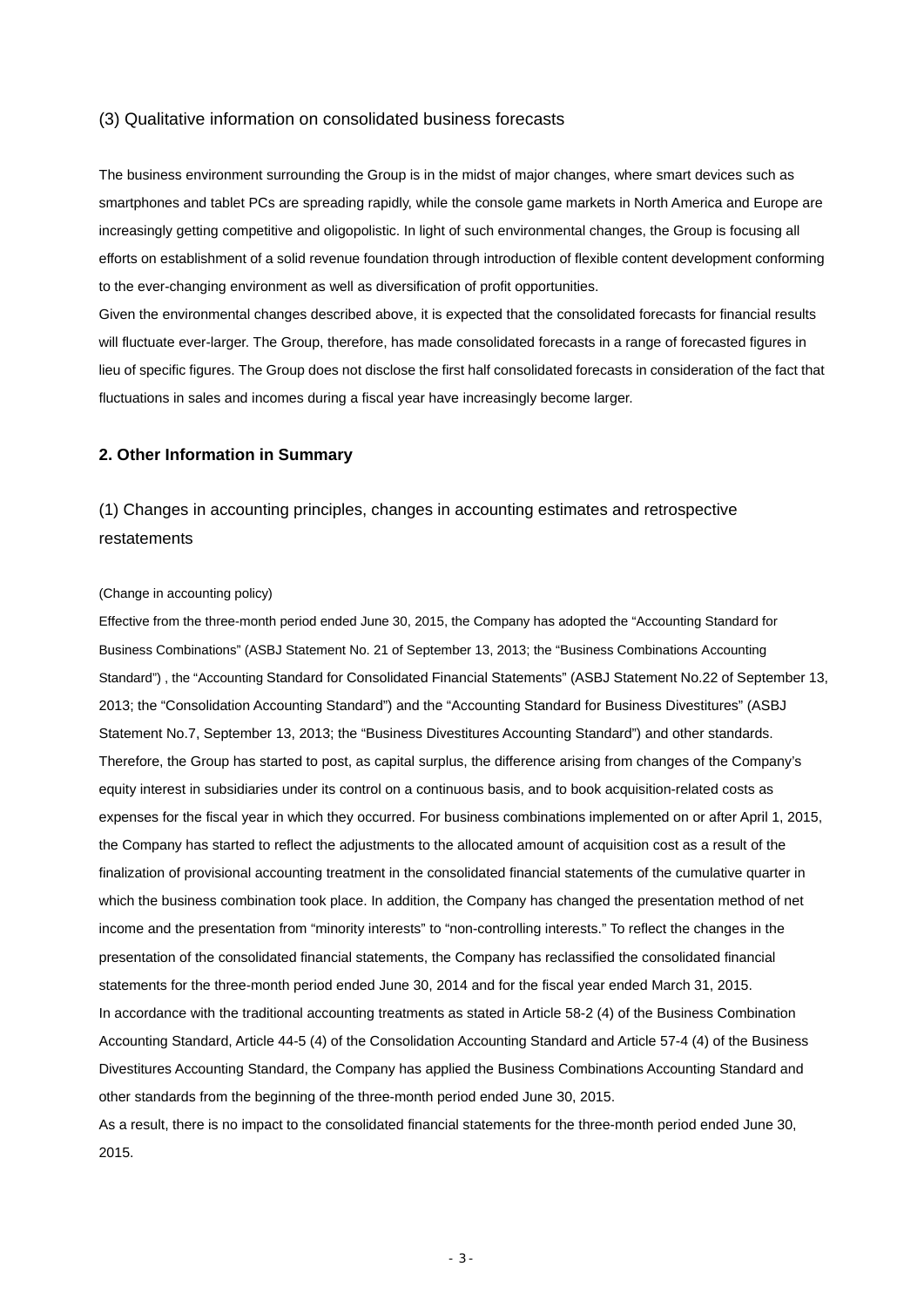# **3. Consolidated Financial Statements for the Three-Month Period Ended June 30, 2015**

(1) Consolidated Balance Sheets

|                                     |                      | (Millions of yen)   |
|-------------------------------------|----------------------|---------------------|
|                                     | As of March 31, 2015 | As of June 30, 2015 |
| Assets                              |                      |                     |
| <b>Current assets</b>               |                      |                     |
| Cash and deposits                   | 103,631              | 97,566              |
| Notes and accounts receivable-trade | 20,973               | 18,551              |
| Merchandise and finished goods      | 1,881                | 1,966               |
| Work in progress                    | 4                    | 17                  |
| Raw materials and supplies          | 314                  | 293                 |
| Content production account          | 35,113               | 42,355              |
| Other                               | 9,019                | 8,226               |
| Allowance for doubtful accounts     | (122)                | (123)               |
| Total current assets                | 170,815              | 168,853             |
| Non-current assets                  |                      |                     |
| Property, plant and equipment       | 13,620               | 13,306              |
| Intangible assets                   | 10,192               | 10,587              |
| Investments and other assets        | 17,309               | 17,764              |
| Total non-current assets            | 41,122               | 41,658              |
| Total assets                        | 211,938              | 210,512             |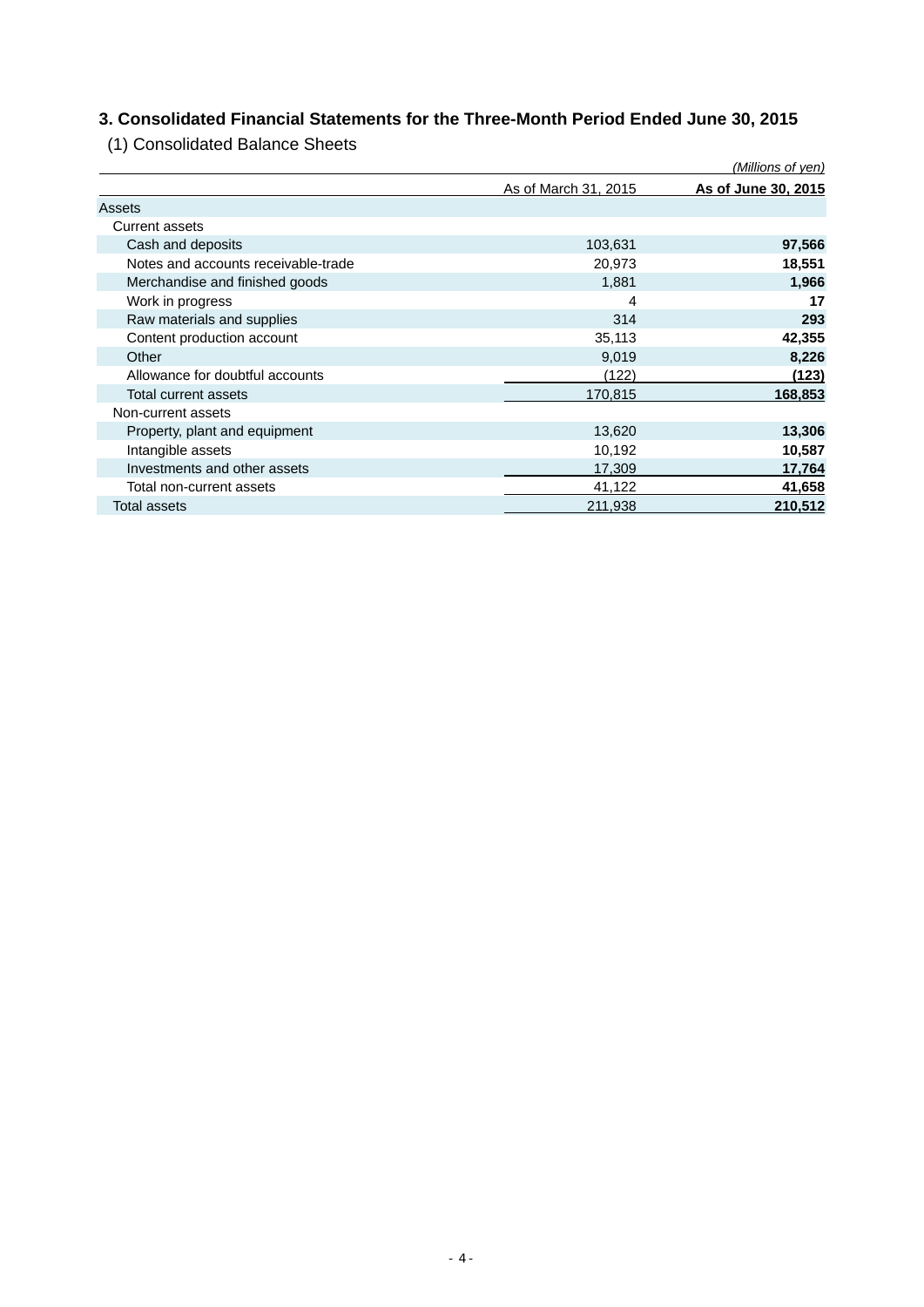|                                                       |                      | (Millions of yen)   |
|-------------------------------------------------------|----------------------|---------------------|
|                                                       | As of March 31, 2015 | As of June 30, 2015 |
| Liabilities                                           |                      |                     |
| <b>Current liabilities</b>                            |                      |                     |
| Notes and accounts payable-trade                      | 11,820               | 8,764               |
| Short-term loans payable                              | 7,122                | 7,703               |
| Income taxes payable                                  | 3,974                | 2,361               |
| Provision for bonuses                                 | 1,696                | 1,047               |
| Provision for sales returns                           | 4,865                | 3,918               |
| Provision for game arcade closings                    | 379                  | 337                 |
| Asset retirement obligations                          | 9                    | 8                   |
| Other                                                 | 20,062               | 20,218              |
| <b>Total current liabilities</b>                      | 49,931               | 44,359              |
| Non-current liabilities                               |                      |                     |
| Provision for directors' retirement benefits          | 151                  | 154                 |
| Provision for game arcade closings                    | 423                  | 391                 |
| Net defined benefit liability                         | 2,200                | 2,151               |
| Asset retirement obligations                          | 953                  | 956                 |
| Other                                                 | 2,963                | 3,074               |
| Total non-current liabilities                         | 6,692                | 6,727               |
| <b>Total liabilities</b>                              | 56,623               | 51,087              |
| Net assets                                            |                      |                     |
| Shareholders' equity                                  |                      |                     |
| Capital stock                                         | 23,680               | 23,725              |
| Capital surplus                                       | 52,920               | 52,964              |
| Retained earnings                                     | 79,355               | 82,916              |
| Treasury stock                                        | (876)                | (880)               |
| Total shareholders' equity                            | 155,079              | 158,725             |
| Accumulated other comprehensive income                |                      |                     |
| Valuation difference on available-for-sale securities | 618                  | 548                 |
| Foreign currency translation adjustments              | (1, 292)             | (767)               |
| Remeasurements of defined benefit plans               | 99                   | 115                 |
| Total accumulated other comprehensive income          | (574)                | (102)               |
| Subscription rights to shares                         | 327                  | 312                 |
| Non-controlling interests                             | 482                  | 489                 |
| Total net assets                                      | 155,314              | 159,425             |
| Total liabilities and net assets                      | 211,938              | 210,512             |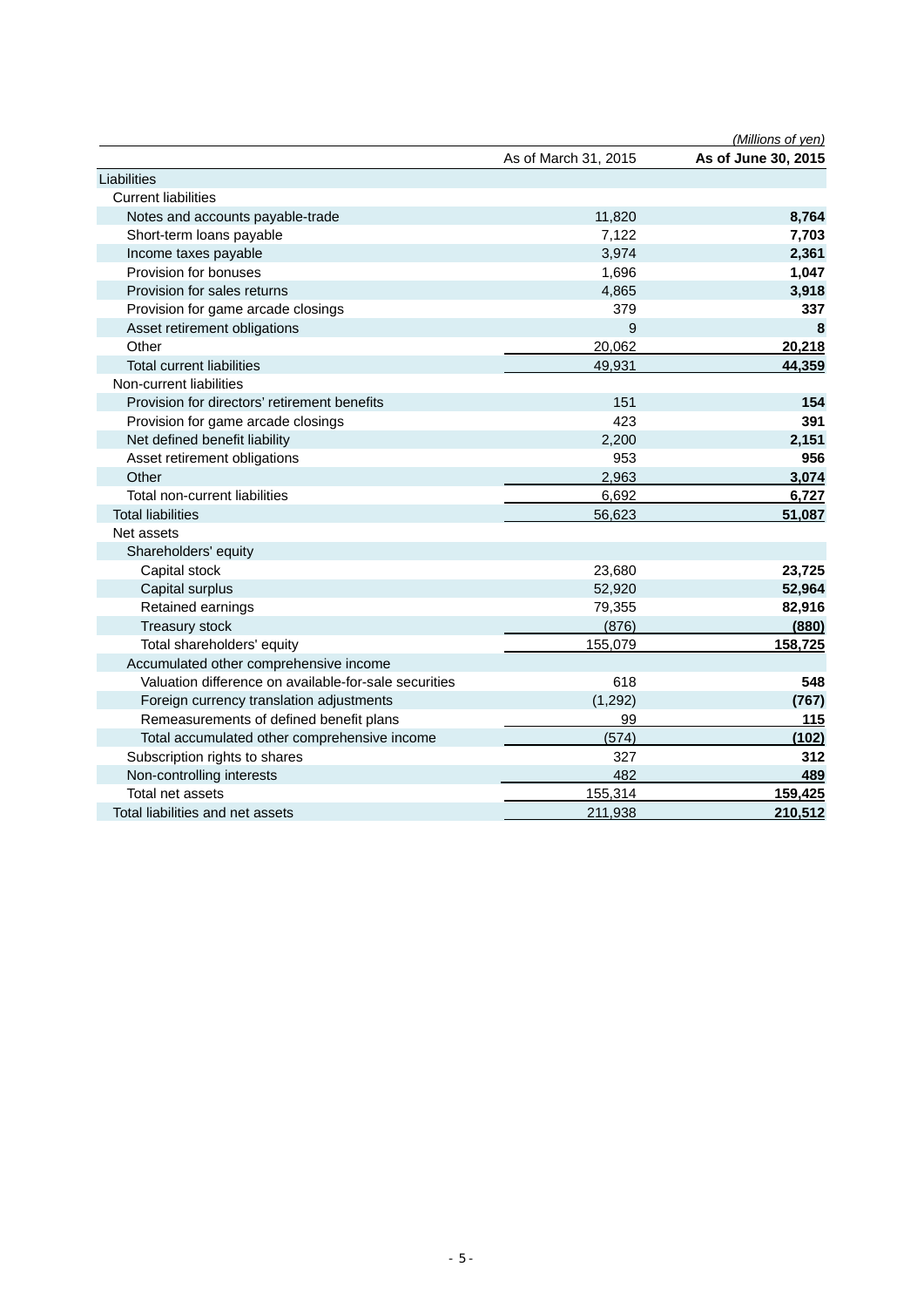|                                                                 |                                     | (Millions of yen)                   |
|-----------------------------------------------------------------|-------------------------------------|-------------------------------------|
|                                                                 | Three months ended<br>June 30, 2014 | Three months ended<br>June 30, 2015 |
| Net sales                                                       | 37,754                              | 42,282                              |
| Cost of sales                                                   | 19,357                              | 19,412                              |
| Gross profit                                                    | 18,396                              | 22,869                              |
| Reversal of provision for sales returns                         | 4,582                               | 4,926                               |
| Provision for sales returns                                     | 5,064                               | 3,897                               |
| Gross profit-net                                                | 17,914                              | 23,898                              |
| Selling, general and administrative expenses                    | 12,845                              | 15,985                              |
| Operating income                                                | 5,068                               | 7,912                               |
| Non-operating income                                            |                                     |                                     |
| Interest income                                                 | 29                                  | 13                                  |
| Dividend income                                                 | $\overline{7}$                      | $\overline{7}$                      |
| Foreign exchange gains                                          |                                     | 1,448                               |
| Miscellaneous income                                            | 35                                  | 179                                 |
| Total non-operating income                                      | 72                                  | 1,648                               |
| Non-operating expenses                                          |                                     |                                     |
| Interest expenses                                               | 24                                  | 14                                  |
| Commission fee                                                  | 13                                  | 3                                   |
| Foreign exchange losses                                         | 248                                 |                                     |
| Miscellaneous loss                                              | $\overline{0}$                      | $\bf{0}$                            |
| Total non-operating expenses                                    | 285                                 | 18                                  |
| Ordinary income                                                 | 4,855                               | 9,543                               |
| Extraordinary income                                            |                                     |                                     |
| Gain on reversal of subscription rights to shares               | $\overline{7}$                      |                                     |
| Total extraordinary income                                      | $\overline{7}$                      |                                     |
| <b>Extraordinary loss</b>                                       |                                     |                                     |
| Loss on sales of non-current assets                             | 63                                  | 29                                  |
| Impairment loss                                                 | $\overline{0}$                      | 9                                   |
| Loss on valuation of share of subsidiaries and associates       | 41                                  |                                     |
| Other                                                           | 28                                  | 3                                   |
| Total extraordinary loss                                        | 133                                 | 41                                  |
| Income before income dividends distribution from silent         |                                     |                                     |
| partnership, income taxes (tokumei-kumiai)                      | 4,730                               | 9,501                               |
| Dividends distribution from silent partnership (tokumei-kumiai) | (3)                                 |                                     |
| Income before income taxes                                      | 4,733                               | 9,501                               |
| Income taxes-current                                            | 289                                 | 2,395                               |
| Income taxes-deffered                                           | 1,028                               | 1,105                               |
| Total income taxes                                              | 1.318                               | 3,500                               |
| Profit                                                          | 3,414                               | 6,000                               |
| Profit attributable to non-controlling interests                | 5                                   | 1                                   |
| Profit attributable to owners of parent                         | 3,408                               | 5,999                               |

# (2) Consolidated Income Statement and Consolidated Statement of Comprehensive Income Consolidated Income Statement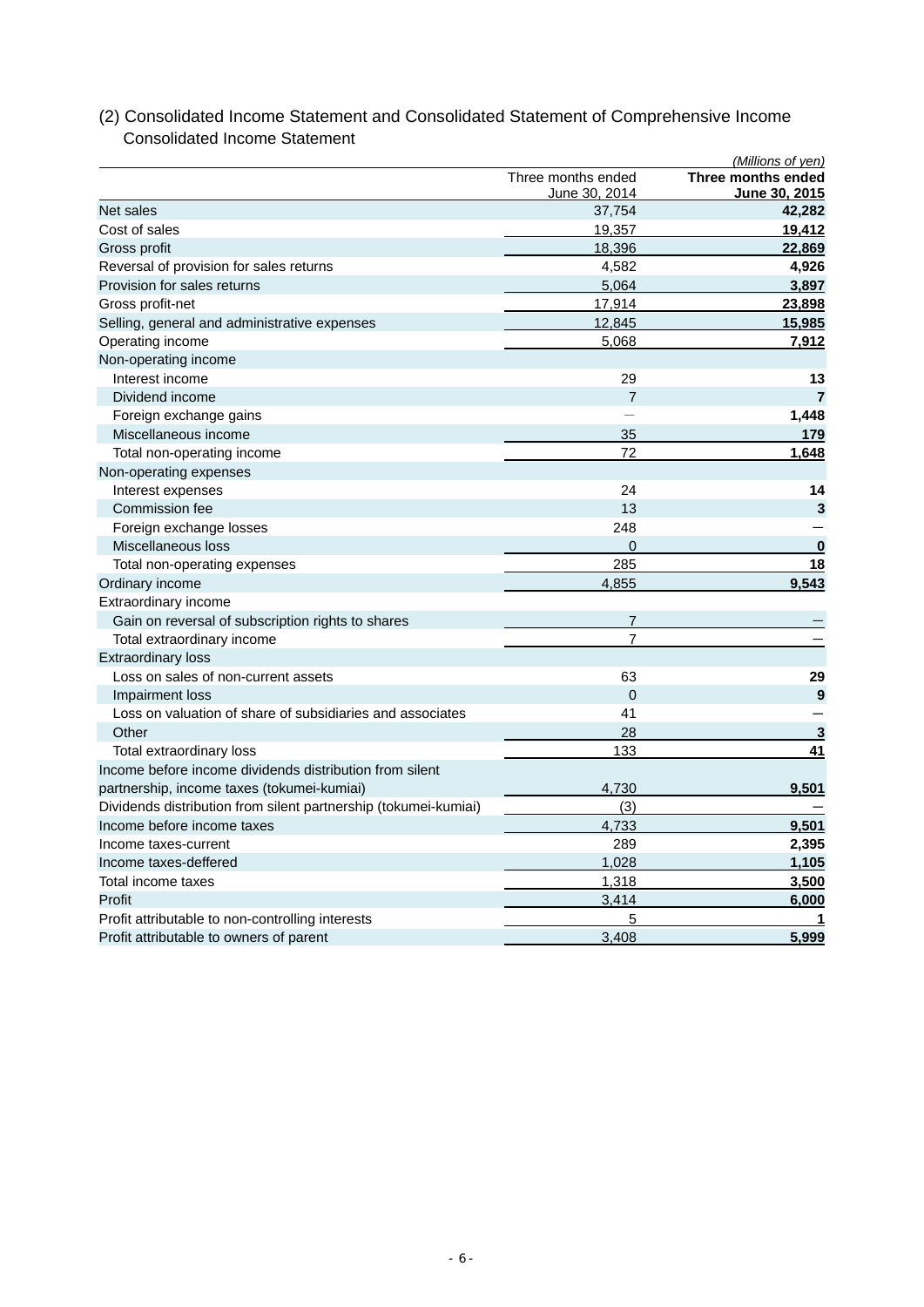# Consolidated Statement of Comprehensive Income

|                                                           |                                     | (Millions of yen)                   |
|-----------------------------------------------------------|-------------------------------------|-------------------------------------|
|                                                           | Three months ended<br>June 30, 2014 | Three months ended<br>June 30, 2015 |
| Profit                                                    | 3.414                               | 6,000                               |
| Other comprehensive income                                |                                     |                                     |
| Valuation difference on available-for-sale securities     | 22                                  | (69)                                |
| Foreign currency translation adjustment                   | (80)                                | 531                                 |
| Remeasurements of defined benefit plans                   | (44)                                | 16                                  |
| Other comprehensive income                                | (102)                               | 478                                 |
| Comprehensive income                                      | 3,312                               | 6,478                               |
| (Breakdown)                                               |                                     |                                     |
| Comprehensive income attributable to owners of the parent | 3,325                               | 6,471                               |
| Comprehensive income attributable to minority interests   | (13)                                |                                     |